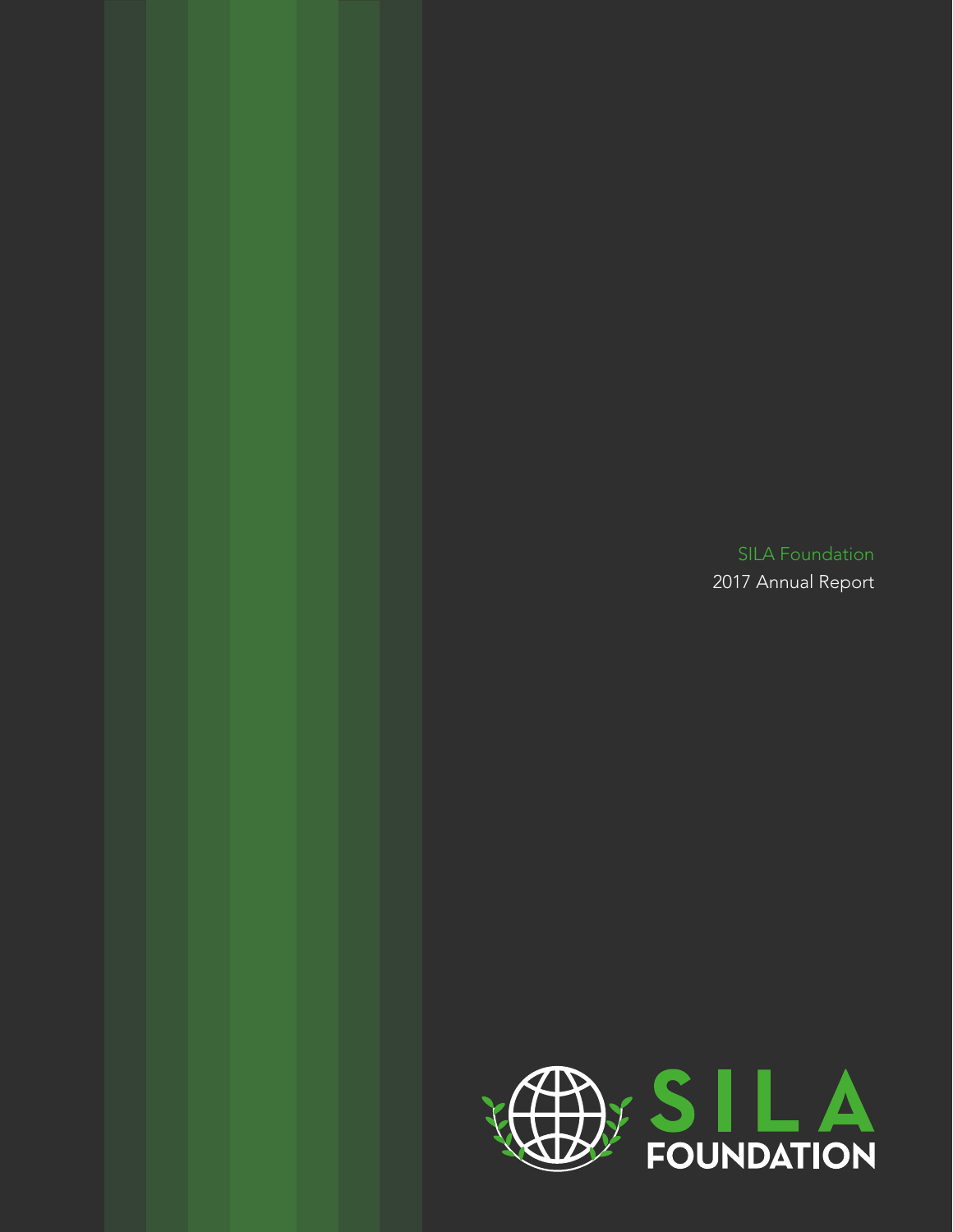## CONTENTS

| 2017 SILA Foundation president's message                      | 2 |
|---------------------------------------------------------------|---|
| The SILA Foundation educational forums for financial services | З |
| Why a SILA Foundation                                         |   |
| 2017 Success with new and existing programs                   | 5 |
| 2017 Financial statements                                     | 6 |
| 2017 Donations                                                |   |
| <b>SILA Foundation board members</b>                          | 8 |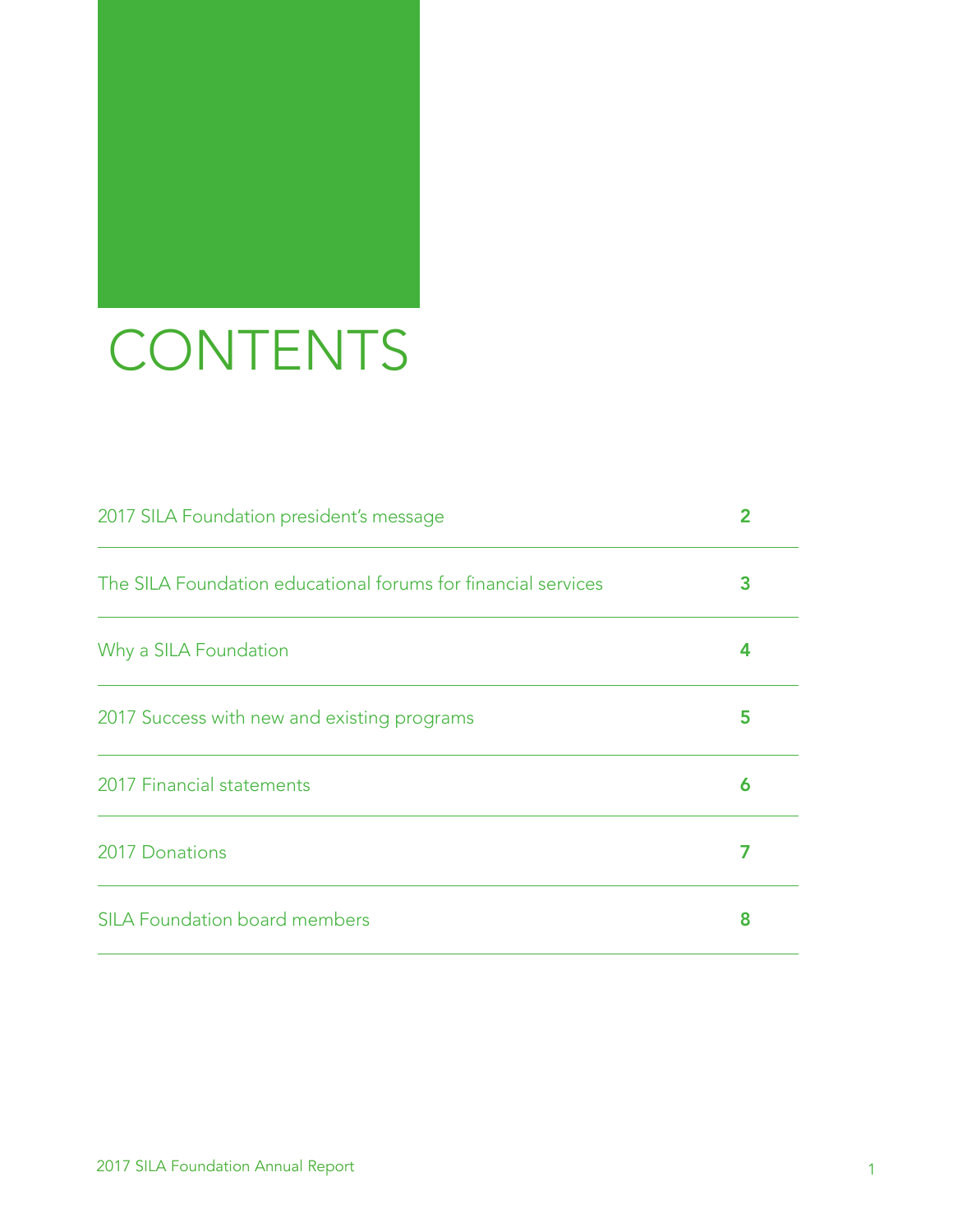## 2017 SILA FOUNDATION PRESIDENT'S MESSAGE

I am excited to write my first President's Message as I begin my term as President of the SILA Foundation's Board of Trustees after spending the past 6 years as Secretary. I encourage everyone to get involved with the Foundation in some aspect.

Education is the focus of the SILA Foundation, and we encourage you to develop yourself by participating in our webinars and our certification and designation courses. In 2017, the Foundation hosted ten webinars attended by almost 900 individuals. Topics ranged from vacation rental insurance to flood insurance to retirement planning. 500 online certification courses were completed in 2017, and we had 98 individuals attend one of our designation courses offered at the annual SILA National Education Conference.

Another way to develop is to further your education at a college or university. The Foundation assisted 10 individuals do just that by awarding a \$2,500 scholarship to each person through our scholarship program. The Foundation's Footprint Grant is awarded every year to an organization that aligns with our focus on offering developmental or educational opportunities to the public. We supported Elevate Orlando by awarding a \$1,000 grant in 2017.

The Foundation couldn't carry out its mission without the help and support of our donors. The Board thanks all the individuals and corporations that supported the Foundation in 2017 through their donations. These donations directly impact the educational opportunities and assistance we can provide. A special thank you to Tim Owen for his Donation Challenge, which resulted in an additional \$1,575 from 14 individuals, and RegEd

for their sponsorship of the SILA Foundation Raffle. In addition, we thank the SILA Chapters, business partners, and individuals who provided items for the Foundation's Silent Auction. The Raffle and Silent Auction raised enough money to fund one of our 2018 scholarships. Lastly, 'thank you' doesn't seem like enough to say to SILA Inc, a Sustaining Partner, and the SILA membership to express how appreciative we are for their contributions. Without their support, the Foundation would not be where it is today.

As I mentioned at the beginning of my message, I encourage everyone to get involved with the Foundation. You can do this through participation in our webinars or courses, applying for a scholarship, making a donation, buying raffle tickets, or bidding during the auction. The Foundation will continue to grow due to the support of those who believe in our goal of providing opportunities for the public to develop and/or improve their personal career and/or general well-being.

Please visit us at **[www.silafoundation.org](http://www.silafoundation.org)** to learn more about the SILA Foundation.

Sincerely,

Speri Coleman

Sherri Coleman President, SILA Foundation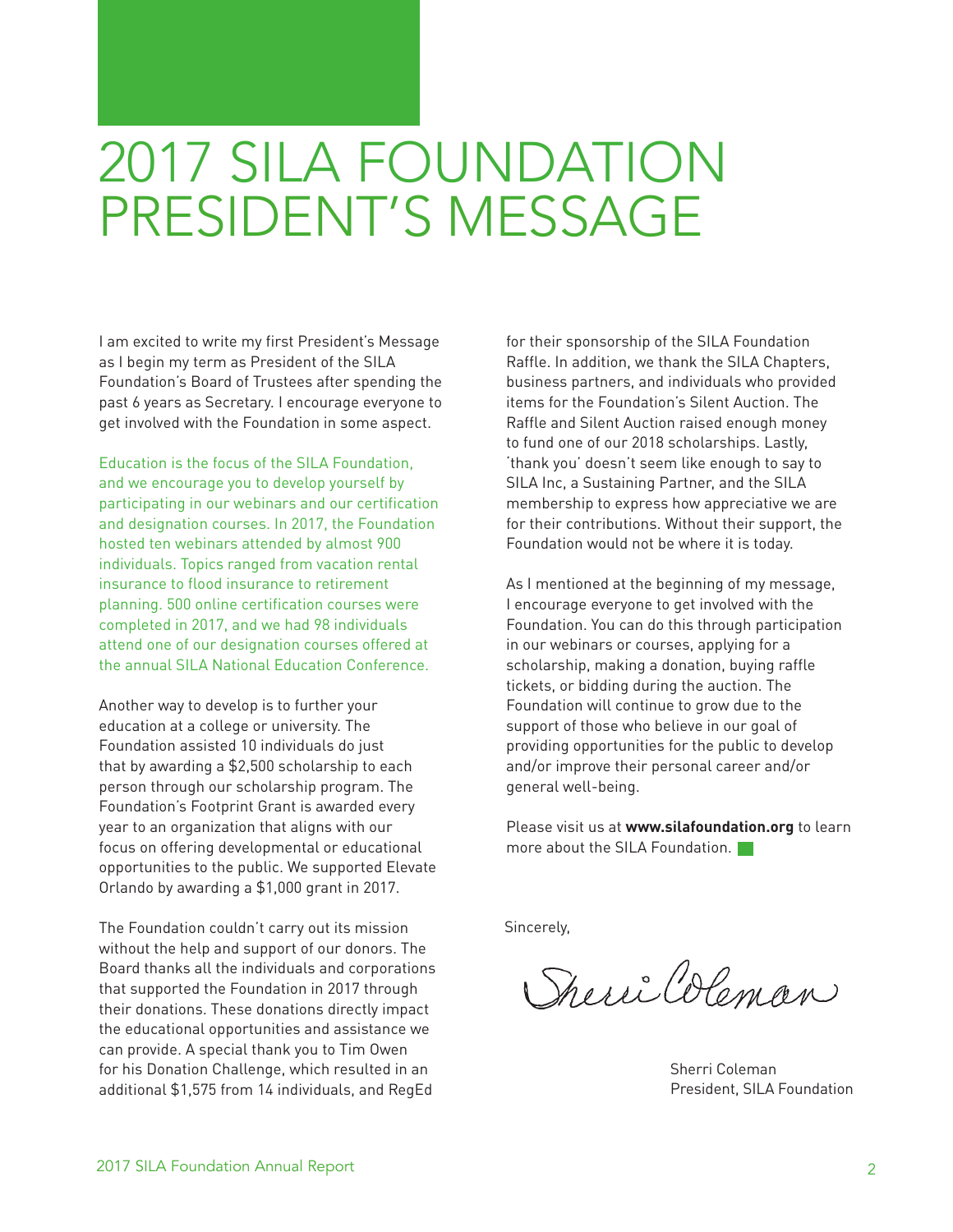## THE SILA FOUNDATION EDUCATIONAL FORUMS FOR FINANCIAL SERVICES

The SILA Foundation is a 501c3 nonprofit organization created with a single goal in mind - to educate more individuals within the financial services industry, with a specific focus on the insurance licensing and securities registration professions. Often undervalued, these professionals perform an important role in improving compliance and thereby helping to protect investors and policy holders in a complex regulatory environment. Successful producer and representative relationships and compliance fulfillment and maintenance for the company begin and end with the insurance licensing and securities registration professional.

The SILA Foundation is built around seven core fundamentals:

**SERVICE** defines the key purpose of our Foundation. The Foundation provides the necessary tools, knowledge and opportunities to individuals, organizations within the financial services industry. It creates the call to action for all to self-help and to help others.

**GROWTH** is the product of service and involvement. It is the reason for the Foundation's existence and provides the energy and drive to improve our skills, career potential as well as improving the workforce to assure a positive future for our industry.

**INVOLVEMENT** is the driving force that encourages individuals and organizations to embrace their unique future potential and successes. The SILA Foundation's programs and services are intended to enhance possibilities, define individual actions and provide the tools and resources to meet the demands of an ever changing world within the Financial Services industry.

**SCHOLARSHIPS** provide the means to support and encourage deserving individuals to participate in formal collegiate course work as well as industry based training programs. To enhance educational opportunities, the Foundation provides both financial and course scholarships.

**EDUCATION** is the tool used by the Foundation to support its purpose. As an IRS 501c3 educational entity, we rely on the generosity of individuals and businesses to provide tax deductible donations of money and 'in kind' products. This support is required to assure quality, timely, needs-based educational forums, course development and an industry driven, nationally recognized, task based certification program for current and potential new associates.

**GRANTS** are a key component of outreach activities. The SILA Foundation provides grants to like-minded nonprofit organizations to help enhance our collective value of 'people helping people'. We may also rely on and seek grants from other foundations and government agencies to fund the development of our current and future educational programs.

**OUTREACH** represents the collective actions of all parties that support the current and future programs to enhance the skills and lives of those we serve. These parties include the individuals and organizations who are served by the Foundation, the general public to whom the Foundation fosters a better understanding of the financial services industry through important services and knowledge, and the individuals and organizations who support and partner with us for the betterment of those who work or seek a career within our Financial Services industry.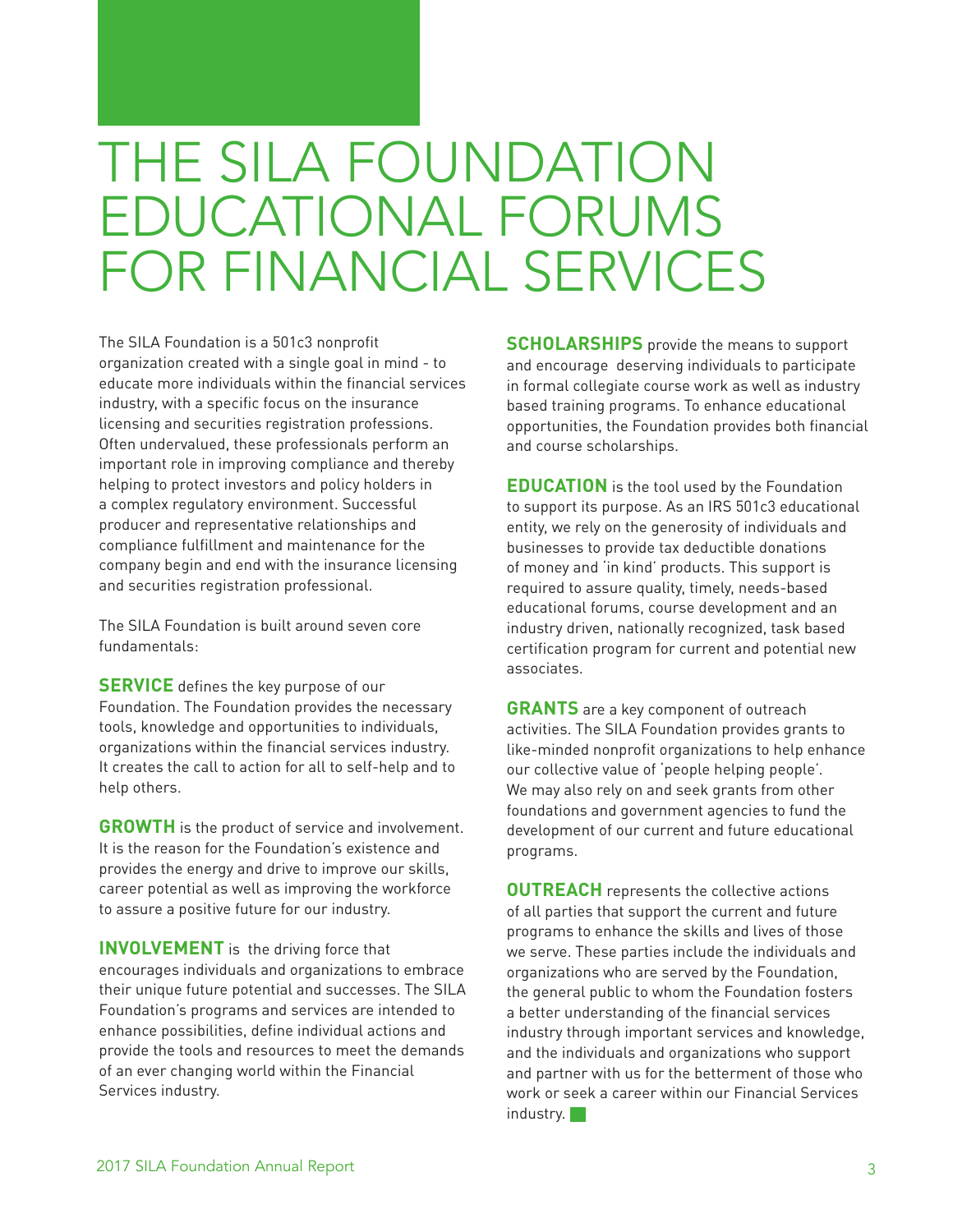## WHY A SILA FOUNDATION

**Our sister organization**, the Securities & Insurance Licensing Association (SILA) encourages and supports the creation and expansion of the SILA Foundation as a means of providing valuable charitybased services and support, using small allocations of its accumulated surplus, to beneficiaries beyond its core membership. The objective in particular is to use targeted charitable services to support the long-term vitality of the licensing and registration community within the financial services industry. The Foundation is a 501(c)(3) public charity organization, separate and distinct from SILA.

**The SILA Foundation will target its services and contributions to SILA-related organizations and communities including educational, select public charities and not- for-profit organizations, and individuals. As examples, the Foundation will:** 

- Offer scholarships to non-members (including veterans) to encourage and prepare them for a career in licensing
- Administer grants to members for attending the annual education conference
- Award other grants in response to particular event driven community needs
- Administer and deliver a broad range of SILA training courses
- Establish a self-sustaining endowment fund
- Work cooperatively with SILA on key joint projects

#### **By supporting the work of the Foundation, SILA and its members potentially gain numerous direct and indirect benefits including:**

- Obtaining an avenue for making tax deductible contributions that support the growth of career opportunities in securities and insurance licensing
- Helping to ensure a steady stream of wellqualified, new candidates who will pursue a career in licensing within financial services
- Receiving a means to help safeguard the vitality of SILA, its membership, and its influence and role within the financial services industry
- Expanding their reach beyond just the SILA membership as a means of "giving back"
- Providing financial support and training within targeted local communities to educational institutions and to deserving individuals
- Enabling SILA to serve in partnership with carriers, brokers, regulators and service providers in their own charitable endeavors as well as providing training for their staffs

In addition to working closely with SILA, the Foundation will seek contributions and grants from the financial services industry and its executives, from individual members and from other charitable organizations.

The Foundation is committed to being an extremely efficient organization where almost all contributions will in turn be deployed directly in support of its mission.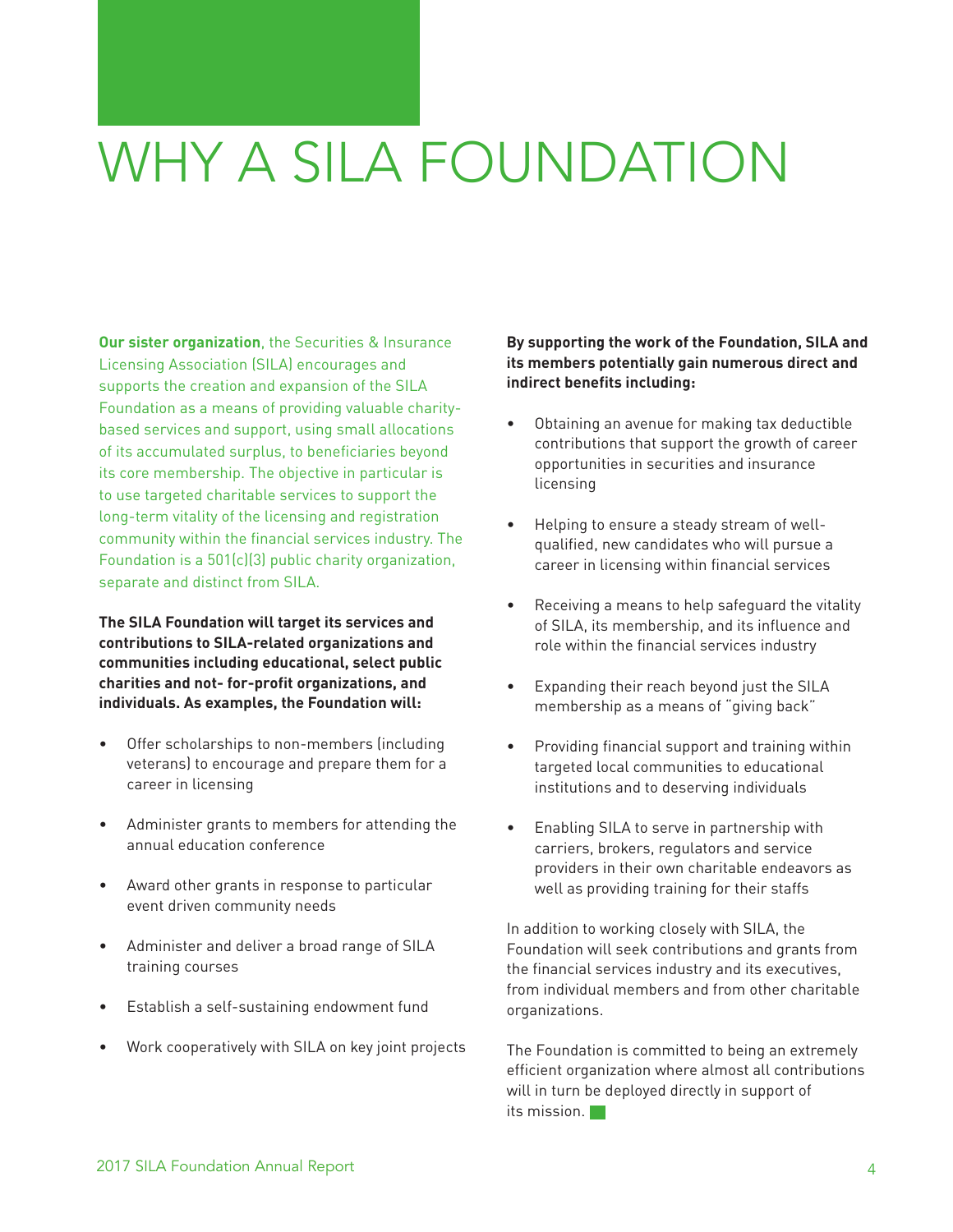## *2017* SUCCESS WITH NEW AND EXISTING PROGRAMS

#### **SCHOLARSHIPS**

The Foundation is once again awarding ten \$2,500 educational scholarships to students applying the funds toward furthering their education in the fields of financial services, accounting or business. This continues to be our fundamental purpose. The goal is to continue to grow and expand these scholarships in future years.

#### **FUND RAISING**

The Foundation raised several thousand dollars by again hosting a silent auction at the 2017 SILA, Inc. Education Conference. Several organizations and regional SILA chapters donated items for the auction. A push for corporate donors netted new ones with annual pledges.

#### **OUTREACH**

The Foundation continues an expansive outreach project which crosses from web-based communication through various channels such as social media and press releases to phone calls and flyers at local churches and school.

#### **COURSES!!**

Through the Foundation, a total of 500 courses were taken by individuals expanding their knowledge and furthering their careers. This also helped raise money for the Foundation's charitable giving, by more than twice the previous year.

#### **WEBINARS**

The Foundation provided nine FREE educational webinars in 2017 with topics including NARAB II Overview, Fiduciary Rule Update and Surplus Lines: Past, Present, Future. The webinars were well attended by 862 attendees in 2017. They are recorded, and the last six webinars are available on our website for further review.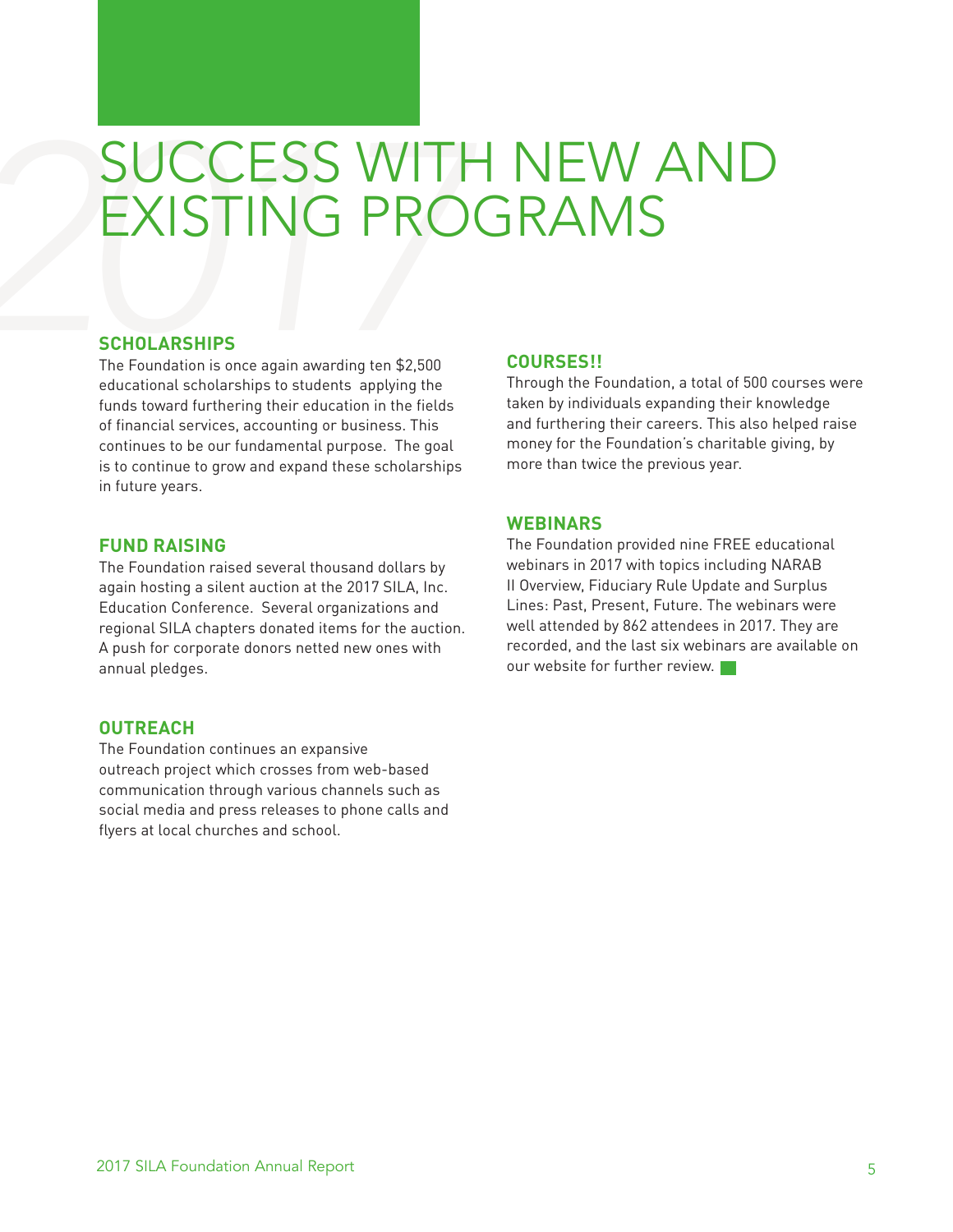# FINANCIAL ST FINANCIAL STATEMENTS

| <b>Bank Balances at:</b>            | 12/31/2017   |                   | 12/31/2016   |              | 12/31/2015   |               | 12/31/2014   |               |
|-------------------------------------|--------------|-------------------|--------------|--------------|--------------|---------------|--------------|---------------|
| Chase                               | \$71,030.26  |                   | \$68,566.34  |              | \$76,569.89  |               | \$81,760.06  |               |
| <b>BMO</b> Harris                   | \$25,218.42  |                   | \$20,106.04  |              | \$20,096.01  |               | \$16,886.41  |               |
| Paypal                              | \$579.51     |                   |              |              | \$0.00       |               | \$321.54     |               |
| <b>Total</b>                        | \$96,828.19  |                   | \$88,672.38  |              | \$96,665.90  |               | \$98,968.01  |               |
| <b>Accts Receivable</b>             |              | \$0.00            |              | \$0.00       |              | \$748.51      |              | \$5,320.88    |
| <b>FUNDRAISING</b>                  | 2017<br>No.  | <b>YTD</b><br>Amt | No.          | 2016<br>Amt  | No.          | 2015<br>Amt   | No.          | 2014<br>Amt   |
| Raffle                              | 1,960        | \$1,787.87        | 1,874        | \$2,222.23   |              |               |              |               |
| Misc Revenue                        |              |                   |              | \$5.00       |              |               |              |               |
| Silent Auction On-site              | 17           | \$1,627.14        | 24           | \$2,183.67   | 29           | \$4,628.15    | 25           | \$5,550.00    |
| AmazonSmile Donations               |              | \$43.61           |              | \$0.00       |              | \$24.43       |              | \$41.44       |
| <b>Individual Donors</b>            | 38           | \$10,777.12       | 39           | \$4,133.10   | 76           | \$6,139.91    | 58           | \$4,268.43    |
| Corporate Donors                    | 16           | \$34,626.00       | 15           | \$37,516.11  | 13           | \$31,100.00   | 9            | \$22,518.80   |
| Interest                            |              | \$80.91           |              | \$10.03      |              | \$9.60        |              | \$8.45        |
| PreConference Courses               |              | \$11,760.00       |              | \$6,360.00   |              | \$11,040.00   |              | \$6,555.00    |
| <b>Certification Courses Income</b> | 500          | \$10,341.30       | 547          | \$12,440.65  | 643          | \$14,400.18   | 807          | \$20,953.68   |
| SILA, Inc. Donor                    | $\mathbf{1}$ | \$30,718.71       | $\mathbf{1}$ | \$27,321.66  | $\mathbf{1}$ | \$26,694.00   | $\mathbf{1}$ | \$25,428.00   |
| <b>Total Income</b>                 | 2,532        | \$101,762.66      | 2,500        | \$92,192.45  | 762          | \$94,036.27   | 900          | \$85,323.80   |
| <b>EXPENSES</b>                     |              |                   |              |              |              |               |              |               |
| Awards & Scholarships               |              | \$28,100.00       |              | \$26,000.00  |              | \$23,838.00   |              | \$26,000.00   |
| <b>Education Programs Exp</b>       |              | \$11,730.47       |              | \$3,813.29   |              | \$4,402.12    |              | \$4,062.88    |
| Management Fees                     |              | \$38,040.52       |              | \$48,682.12  |              | \$50,555.92   |              | \$45,421.64   |
| Facilities & Insurance              |              | \$841.00          |              | \$828.00     |              | \$1,618.00    |              | \$790.00      |
| Professional Fees                   |              | \$6,244.18        |              | \$5,901.12   |              | \$4,509.78    |              | \$6,433.51    |
| Other Expenses                      |              | \$8,229.26        |              | \$14,495.95  |              | \$18,463.14   |              | \$19,515.84   |
| <b>Total Expenses</b>               |              | \$93,185.43       |              | \$99,720.48  |              | \$103,386.96  |              | \$102,223.87  |
| <b>Net Income (Loss)</b>            |              | \$8,577.23        |              | (\$7,528.03) |              | ( \$9,350.69) |              | (\$16,900.07) |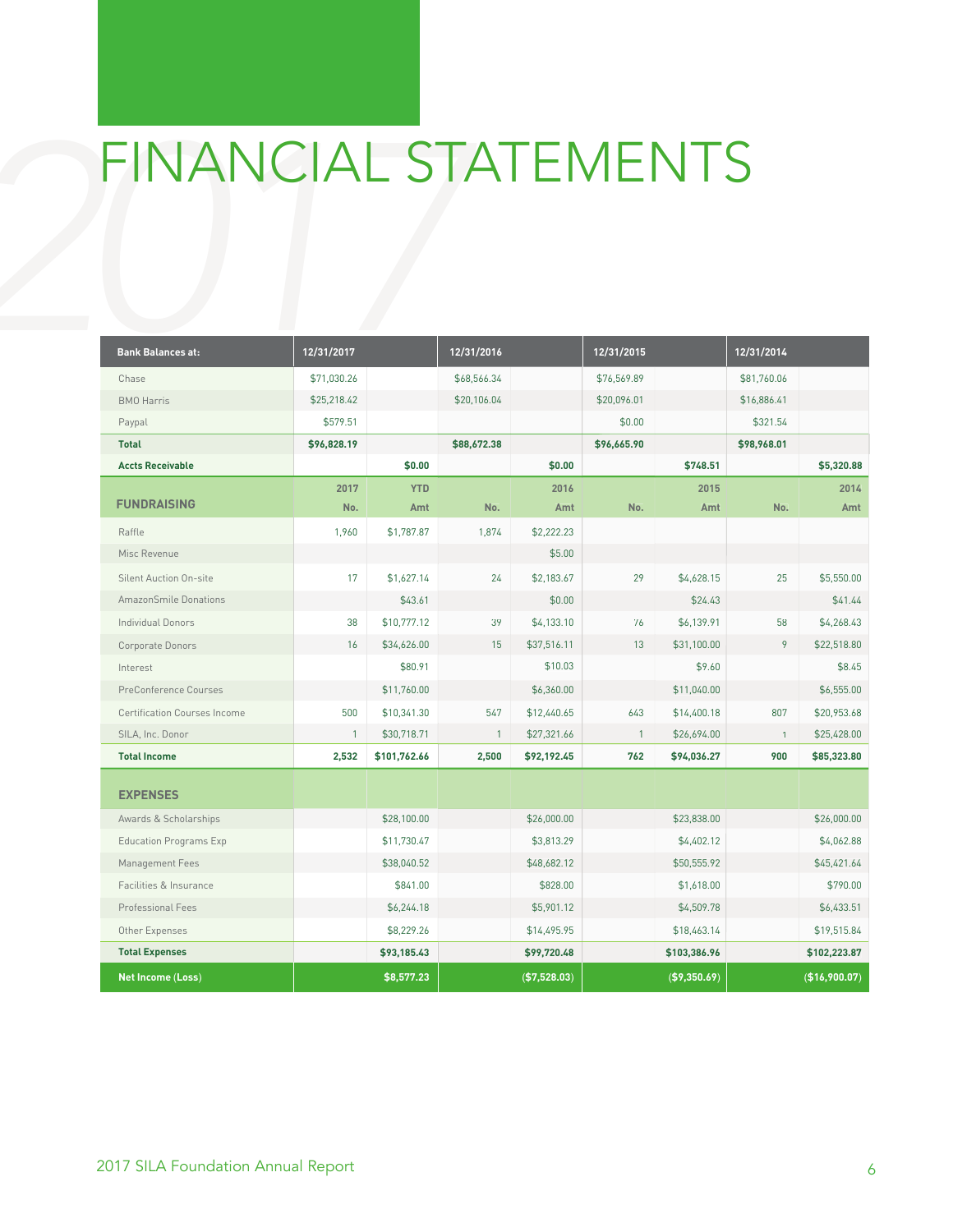## **2017**<br>**2017** THE FOUNDATION RECEIVED<br>NUMEROUS DONATIONS AT<br>VARIOUS LEVELS IN 2017 NUMEROUS DONATIONS AT VARIOUS LEVELS IN 2017 DONATIONS

| <b>Development / Fundraising</b>                                                                     | 2015        | 2016        | 2017        |
|------------------------------------------------------------------------------------------------------|-------------|-------------|-------------|
| <b>Nationwide</b> submitted \$5,000 in Feb 2015 (1 <sup>st</sup> year) & Feb 2016, \$2,500 Mar 2017  | \$5000.00   | \$5000.00   | \$2500.00   |
| Asurion submitted \$5,000 in Feb 2015, Jul 2016, & Jul 2017                                          | \$5000.00   | \$5000.00   | \$5000.00   |
| Clements Worldwide submitted \$500 in Feb 2015, \$526 Mar 2017 & Mar 2017                            | \$500.00    | \$526.00    | \$526.00    |
| Vertafore submitted \$5,000 in 2015, 2016 & 2017                                                     | \$5000.00   | \$5000.00   | \$5000.00   |
| American Family Mutual submitted \$2,500 in Jul 2015 (1 <sup>st</sup> year)                          | \$2500.00   |             |             |
| Business Information Group submitted \$1,000 in Aug 2015, Sep 2016, & Nov 2017                       | \$1000.00   | \$1000.00   | \$1000.00   |
| Greenberg Traurig P A submitted \$500 in Aug 2015, \$1,000 in Oct 2016 & Jul 2017                    | \$500.00    | \$1000.00   | \$1000.00   |
| National Life Group submitted \$2,000 grant in Aug 2015 & Jun 2016                                   | \$2000.00   | \$2000.00   |             |
| Physicians Mutual submitted \$1,000 in Aug 2015 (1 <sup>st</sup> year), Sep 2016 & Jul 2017          | \$1000.00   | \$1000.00   | \$1000.00   |
| Stifel Nicolaus submitted \$2,000 in Aug 2015, \$3,000 Jul 2016, \$165.11 Nov 2016, \$3,500 Aug 2017 | \$2000.00   | \$3165.11   | \$3500.00   |
| Saenger Consulting submitted \$500 in Sep 2015                                                       | \$500.00    |             |             |
| <b>ExamFX</b> submitted \$1,000 in Sep 2015, Jun 2016 & Jun 2017                                     | \$1000.00   | \$1000.00   | \$1000.00   |
| NIPR submitted \$5,000 in Sep 2015, Oct 2016 & Sep 2017                                              | \$5000.00   | \$5000.00   | \$5000.00   |
| Arthur J. Gallagher submitted \$200 in Mar 2016, \$100 Feb 2017                                      |             | \$200.00    | \$100.00    |
| <b>IMA Foundation</b> submitted \$25 in Mar 2016 (1 <sup>st</sup> year Matching)                     |             | \$25.00     |             |
| <b>RegED</b> submitted \$5,000 Jul 2016 (1 <sup>st</sup> year) & Mar 2017                            |             | \$5000.00   | \$5000.00   |
| AFLAC submitted \$2,500 in Aug 2016 & Oct 2017                                                       |             | \$2500.00   | \$2500.00   |
| A.D. Banker & Company submitted \$100 in Apr 2015, \$50 Mar 2016 & Dec 2016, \$500 Jul 2017          | \$100.00    | \$100.00    | \$500.00    |
| PSI in October 2017                                                                                  |             |             | \$1000.00   |
| Systeme Software submitted \$500 in Oct 2017 (1st year)                                              |             |             | \$500.00    |
| <b>Total</b>                                                                                         | \$31,100.00 | \$37,516.11 | \$35,126.00 |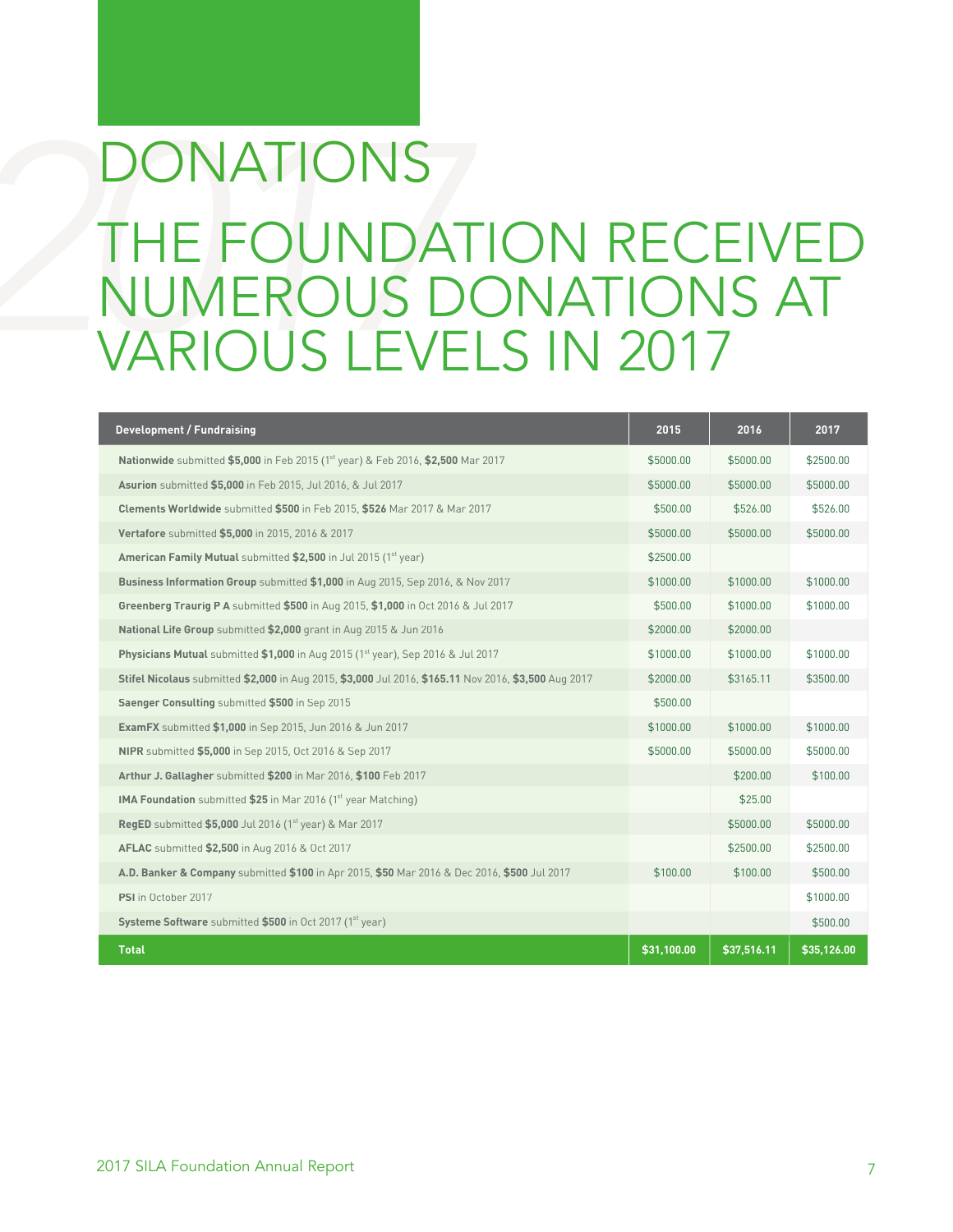## THE SILA FOUNDATION BOARD MEMBERS

**TRUSTEE, EDUCATION & SERVICES** Barb Gavitt

**TRUSTEE, COMPLIANCE** Cindy Davidson

**TRUSTEE, SILA RELATIONS** Diana Capes

**TRUSTEE, DEVELOPMENT** Kingston Koser

**TRUSTEE,COMMUNICATIONS & PUBLIC RELATIONS** Matthew Braunbeck

**EXECUTIVE DIRECTOR** Matt Ray

**TREASURER** Guilda Moussazadeh **TRUSTEE, SCHOLARSHIPS & GRANTS** Lesli Leakey

**TRUSTEE, REGULATORY & ORGANIZATIONAL RELATIONS** Fred Karlinsky

**PRESIDENT** Sherri Coleman

**PAST PRESIDENT** John J Humphries, Jr. **SECRETARY** Nikki Brown